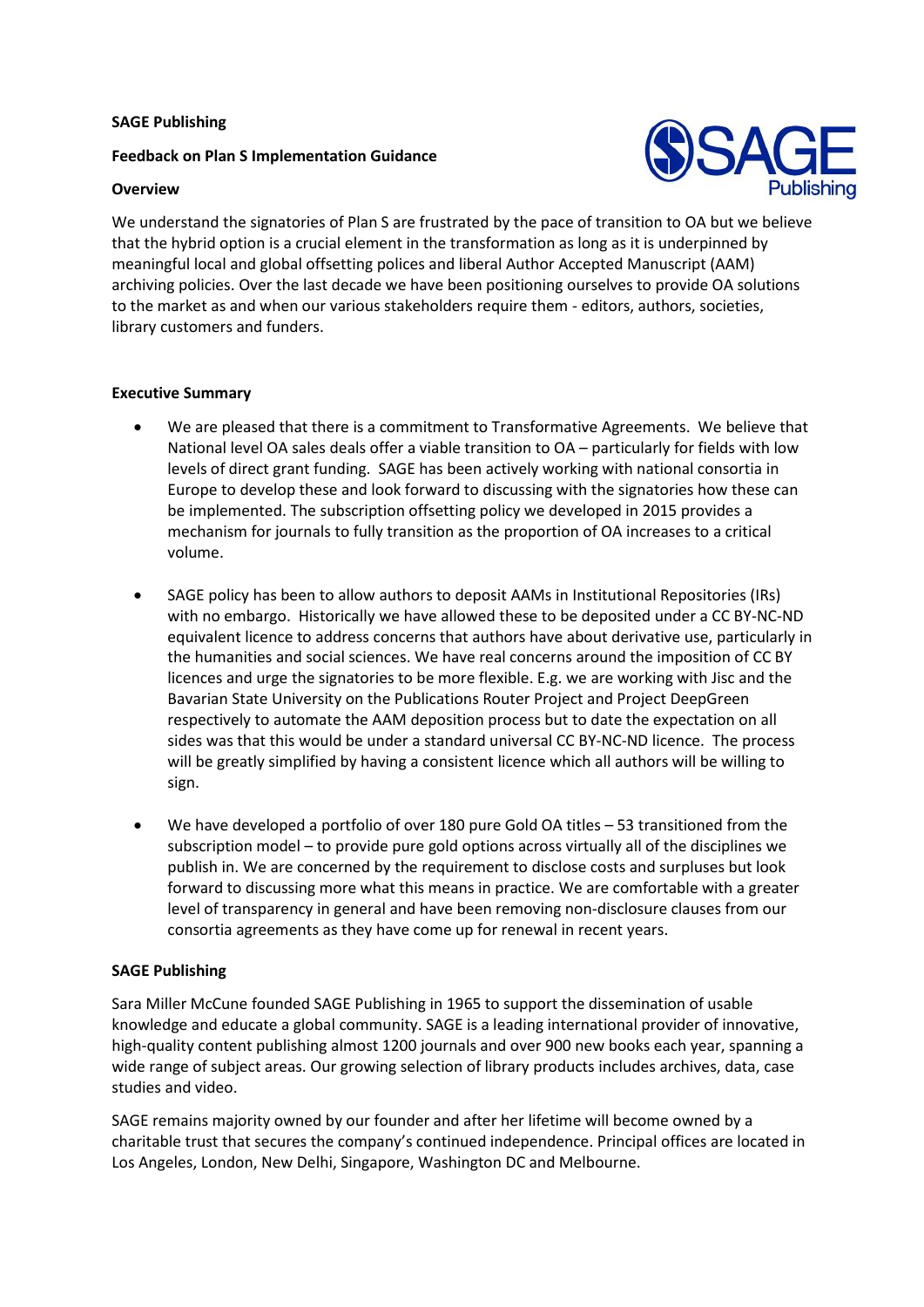Our governance structure allows us to take a long term view and not focus on short term profitability. We are here to provide a service to the academic community. Our attitude to OA has always been positive engagement. Our first foray into OA was a partnership with Hindawi back in 2007 and we were a founding board member of OASPA in 2008. Since then we have built a portfolio of over 170 pure gold OA titles. Most of these are in Medical disciplines but we also have titles in Engineering and the Humanities and Social Sciences – most notably *[SAGE Open](https://journals.sagepub.com/home/sgo)*.

SAGE publishes over 500 of our journals on behalf of 446 Learned Societies and are custodians of their content. A large scale shift to an author pays model at a reasonable APC is extremely problematic for many of these learned societies but there may be a route to OA as part of a larger portfolio that is supported in its transition by agreements with national consortia and archiving polices outlined below. These societies play a crucial role in their communities and helping them negotiate the rapidly changing landscape is a core part of our mission.

# **National OA Sales Agreements**

We firmly believe that the only viable transition to OA in disciplines with low levels of direct funding is via the repurposing of subscription spend to Read and Publish/Publish and Read agreements. In the Humanities and Social Sciences (as well as a large proportion of Engineering, Mathematics and even Clinical Medicine) most research is conducted by researchers with no direct grant funding. The only realistic method of financing the publication of this research output in a gold open access mode is through centralised university funding. Transitioning from a read only subscription model through a read and publish model to a publish and read model is feasible and SAGE has been actively working with national library consortia to achieve OA at the country level in Europe.

We were the second large publisher to reach an agreement with VSNU on this basis and have been publishing all articles with the corresponding author based in a VSNU affiliated university automatically as hybrid OA beginning 2017. This led to the development of a standard offering and in 2019 we are extending this offer to library consortia in Norway, Sweden, Finland and Austria. We have offered the highly discounted £200 hybrid rate to NESLi based authors since the introduction of the RCUK OA Mandate in 2013.

In this way we were fully accepting of, and planning for, the vast majority of European content published by SAGE to be published either gold or hybrid OA in the next 3 or 4 years.

### **Offsetting Arrangements**

National OA Sales Agreements only offer a meaningful route to full OA if they are accompanied by effective local and global offsetting agreements.

SAGE has had a Subscription Offsetting Policy in place since 2015 and full details can be found on our websit[e here.](https://uk.sagepub.com/en-gb/eur/subscription-pricing-for-hybrid-journals) This policy wa[s positively received by Jisc](https://scholarlycommunications.jiscinvolve.org/wp/2015/06/19/how-offsetting-schemes-can-reduce-apc-costs/) at the time and had since been the foundation of the mutually satisfactory national OA sales deals discussed above.

We avoid the need for local offsetting by offering a highly discounted hybrid APC of £200 for authors based at institutions that subscribe to SAGE Premier. On a global level we acknowledge that this material is now free to readers in other countries by discounting the subscription rates of journals that are most affected by an amount commensurate with any revenue received for the hybrid content. This is detailed on our site and has resulted in the prices of 37 titles being discounted over the last 3 years. The numbers have been relatively small to date because (a) SAGE doesn't publish a great deal of biomedical literature and, as such, uptake of hybrid has been low compared with some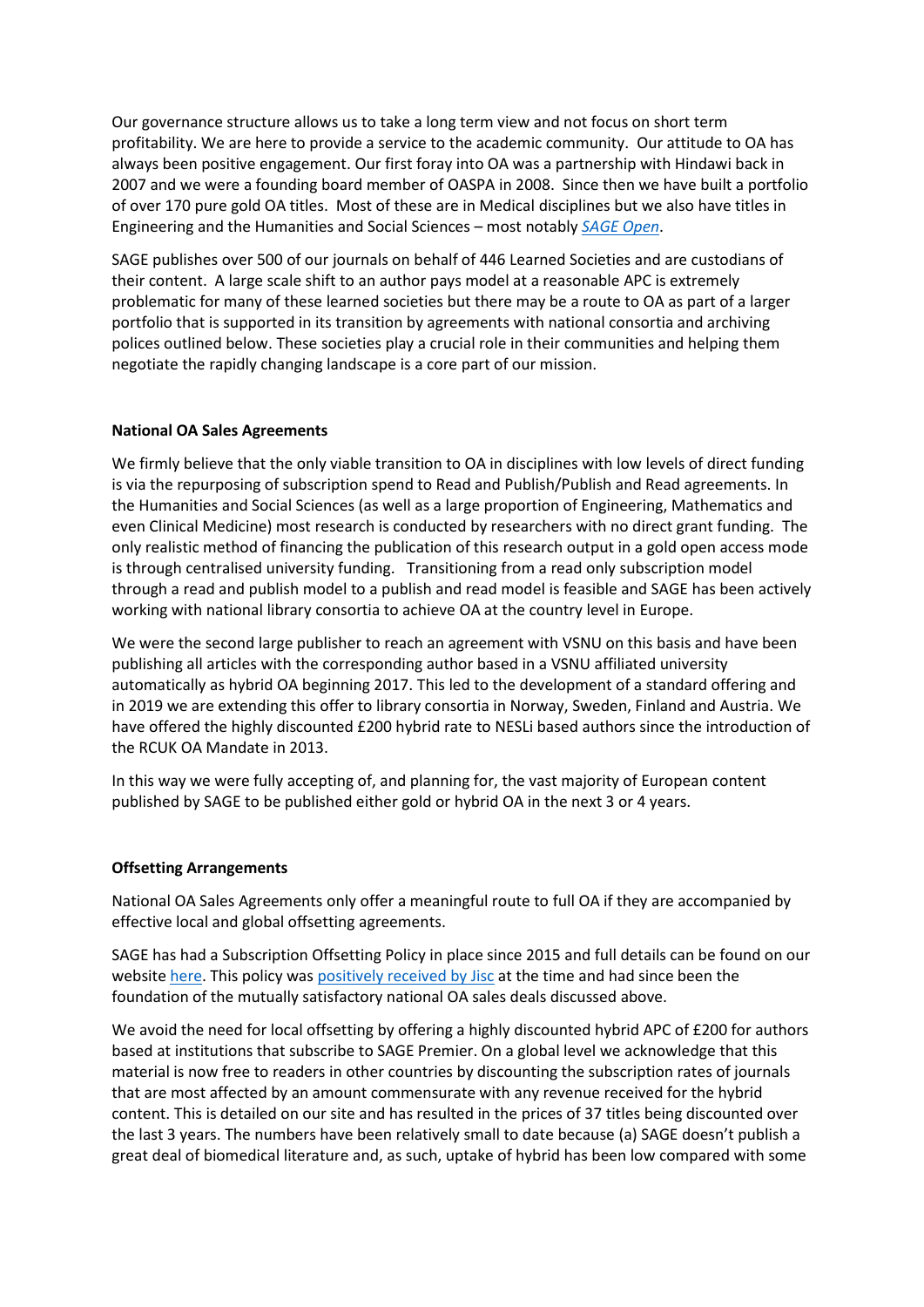of our competitors and (b) because of the deep hybrid discounts offered. We believe this presents a realistic way to transition to OA as global uptake of the hybrid option increases.

#### *Transitioning to OA*

Most importantly, this strategy provides a mechanism to flip subscriptions to open access at a global level. As the uptake of hybrid increases, the discount on the full rate APC decreases and so hybrid revenue received increases, thus driving higher global offset decreases to the subscription rate, hypothetically to zero if the entire world flips to paying to publish.

#### **Green OA Archiving**

In recent years SAGE has had a policy of allowing the deposit of AAMs in the relevant IR with a zero embargo. We do not believe in putting barriers in the way of authors' sharing their work unless and until we find that any such barriers are required to sustain a viable publishing model. As green archiving of AAMs relies on the peer review process of the journals that go on to publish the AAM as the VoR, there is a symbiotic relationship in play. We consider it a service to our authors to allow them to share and promote early versions of their work.

This attitude has been reflected recently by our decision to work with Jisc on their Publications Router project and the Bavarian State University on DeepGreen. Both these initiatives involve creating workflows that automatically deposit AAMs in the authors' IRs with discoverable metadata.

This philosophy is also reflected in the stance we have taken toward Scholarly Communication Networks. We do not believe that taking legal action against sharing portals is the most sensible course of action. While we in no way condone the posting of material in breach of copyright, our view is that authors sharing their work on sites such as Research Gate (RG) is a natural extension of established academic behaviour. Legal action is not the best recourse, rather we would like to work with the academic community to help them understand the issues. If they are going to share their work on RG, we strongly encourage authors to publically share their AAM or, if they do want to post the VoR, to share it within their private RG networks only.

#### **Gold OA Publishing Portfolio**

Over the last five years we have developed a portfolio of over 170 pure Gold OA titles. Most of these are in Medical disciplines but we also have successful titles in Engineering and the Humanities and Social Sciences – most notably *[SAGE Open](https://journals.sagepub.com/home/sgo)*.

30% of these pure Gold OA titles have been transitioned from a subscription mode and in 2018 we published almost 9,000 pure Gold OA articles. This represented 16% of our total output, up from 1.5% in 2013 and we are expecting this to continue to grow significantly in the coming years.

In 2010 we launched *SAGE Open* – the first fully open access journal to cater to the humanities and social sciences. It has since published almost 2,200 papers and over 300 in 2017 alone. We have also launched a number of other pure gold OA titles in HSS disciplines which we continue to support as the OA business model develops.